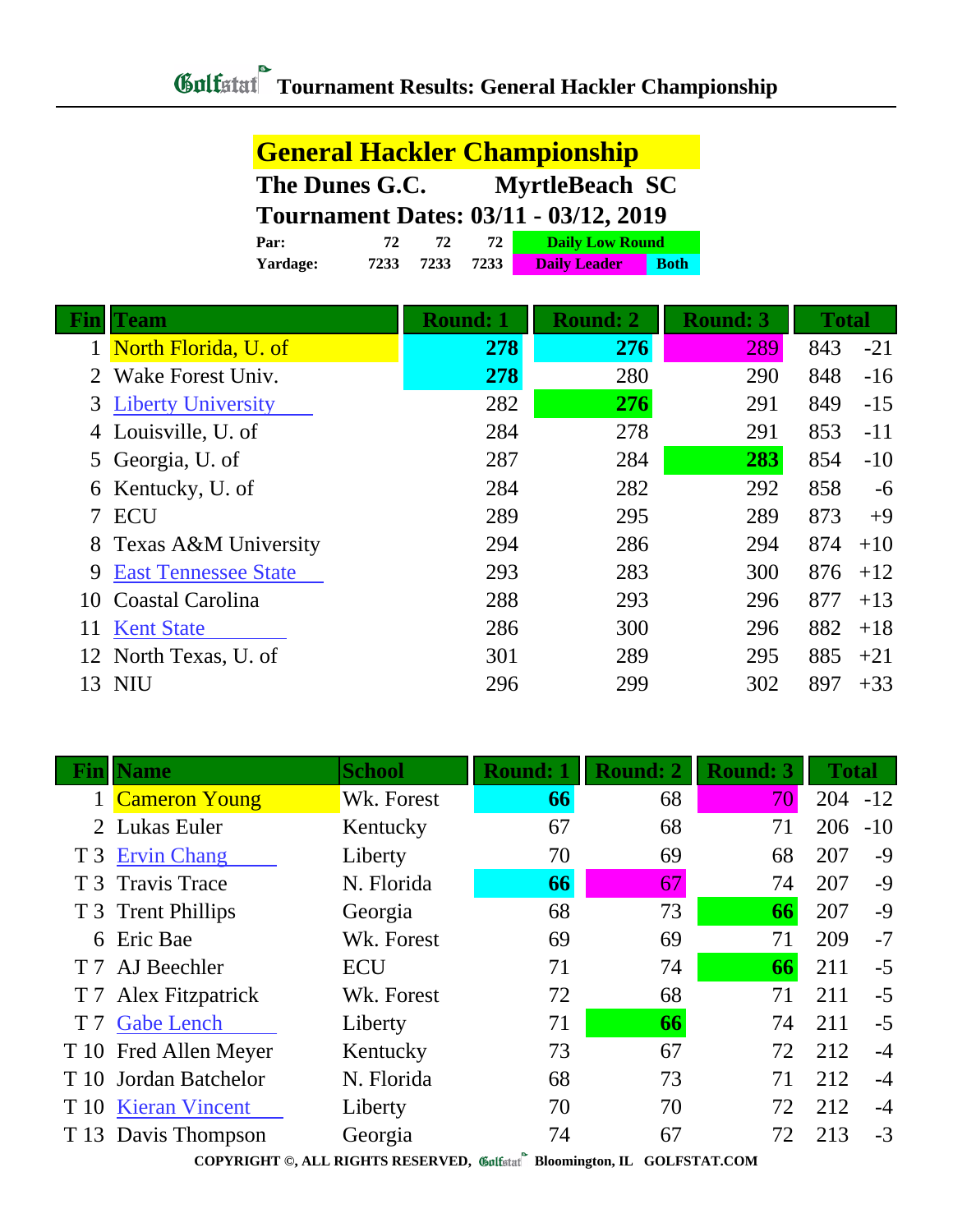| Fin  | <b>Name</b>               | <b>School</b>     | <b>Round: 1</b> | <b>Round: 2</b> | <b>Round: 3</b> | <b>Total</b> |      |
|------|---------------------------|-------------------|-----------------|-----------------|-----------------|--------------|------|
|      | T 13 Matthias Schmid      | Louisville        | 72              | 66              | 75              | 213          | $-3$ |
| T 13 | <b>Phillip Knowles</b>    | N. Florida        | 71              | 71              | 71              | 213          | $-3$ |
| T 13 | <b>Zack Taylor</b>        | Coastal           | 69              | 74              | 70              | 213          | $-3$ |
| T 17 | Andrew Alligood           | N. Florida        | 73              | 68              | 73              | 214          | $-2$ |
|      | T 17 Spencer Ralston      | Georgia           | 72              | 70              | 72              | 214          | $-2$ |
| T 19 | Devin Morley              | Louisville        | 73              | 76              | 66              | 215          | $-1$ |
| T 19 | Jiri Zuska                | Louisville        | 68              | 73              | 74              | 215          | $-1$ |
| 21   | <b>Wes Artac</b>          | Coastal           | 71              | 74              | 71              | 216          | E    |
|      | T 22 Cody Carroll         | N. Florida        | 70              | 74              | 73              | 217          | $+1$ |
| T 22 | Salvador Rocha            | <b>NIU</b>        | 71              | 71              | 75              | 217          | $+1$ |
| T 22 | <b>Sam Bennett</b>        | Texas A&M         | 72              | 73              | 72              | 217          | $+1$ |
| T 22 | Tim Bunten                | <b>ECU</b>        | 69              | 72              | 76              | 217          | $+1$ |
|      | T 26 Cullan Brown         | Kentucky          | 74              | 72              | 72              | 218          | $+2$ |
|      | T 26 Kristof Ulenaers     | N. Texas          | 75              | 70              | 73              | 218          | $+2$ |
|      | T 26 Lee Detmer           | Wk. Forest        | 71              | 72              | 75              | 218          | $+2$ |
| T 29 | <b>Austin Carter</b>      | <b>ETSU</b>       | 79              | 73              | 67              | 219          | $+3$ |
| T 29 | Daniel Overas             | Coastal           | 72              | 72              | 75              | 219          | $+3$ |
| T 29 | Eugenio Chacarra          | Wk. Forest        | 73              | 71              | 75              | 219          | $+3$ |
| T 29 | <b>Geuntae Kim</b>        | <b>ETSU</b>       | 73              | 69              | 77              | 219          | $+3$ |
| T 29 | John Murphy               | Louisville        | 71              | 71              | 77              | 219          | $+3$ |
| T 29 | <b>Patrick Stephenson</b> | <b>ECU</b>        | 72              | 73              | 74              | 219          | $+3$ |
| T 29 | <b>Trevor Johnson</b>     | Louisville        | 75              | 68              | 76              | 219          | $+3$ |
|      | T 36 Dan Erickson         | Texas A&M         | 73              | 73              | 74              | 220          | $+4$ |
|      | T 36 Matt Liston          | Kentucky          | 77              | 72              | 71              | 220          | $+4$ |
|      | T 36 Thomas DeMarco       | <b>NIU</b>        | 72              | 71              | 77              | 220          | $+4$ |
| T 36 | <b>Trevor Hulbert</b>     | <b>ETSU</b>       | 75              | 71              | 74              | 220          | $+4$ |
|      | T 36 Trevor Phillips      | Georgia           | 73              | 74              | 73              | 220          | $+4$ |
|      | T 41 Bjarki Petursson     | <b>Kent State</b> | 75              | 74              | 72              | 221          | $+5$ |
|      | T 41 Chandler Phillips    | Texas A&M         | 76              | 71              | 74              | 221          | $+5$ |
|      | T 41 Chris Doody          | <b>Kent State</b> | 75              | 74              | 72              | 221          | $+5$ |
| T 41 | <b>Jack Rhea</b>          | <b>ETSU</b>       | 74              | 74              | 73              | 221          | $+5$ |
| T 41 | Jonathan Yaun             | Liberty           | 71              | 71              | 79              | 221          | $+5$ |
| T 41 | Jordan Sanders            | N. Texas          | 76              | 72              | 73              | 221          | $+5$ |
|      | T 41 Josh Gliege          | Texas A&M         | 71              | 73              | 77              | 221          | $+5$ |
|      | T 41 Shiso Go             | <b>ETSU</b>       | 72              | 73              | 76              | 221          | $+5$ |

## **Tournament Results: General Hackler Championship**

**COPYRIGHT ©, ALL RIGHTS RESERVED, Bloomington, IL GOLFSTAT.COM**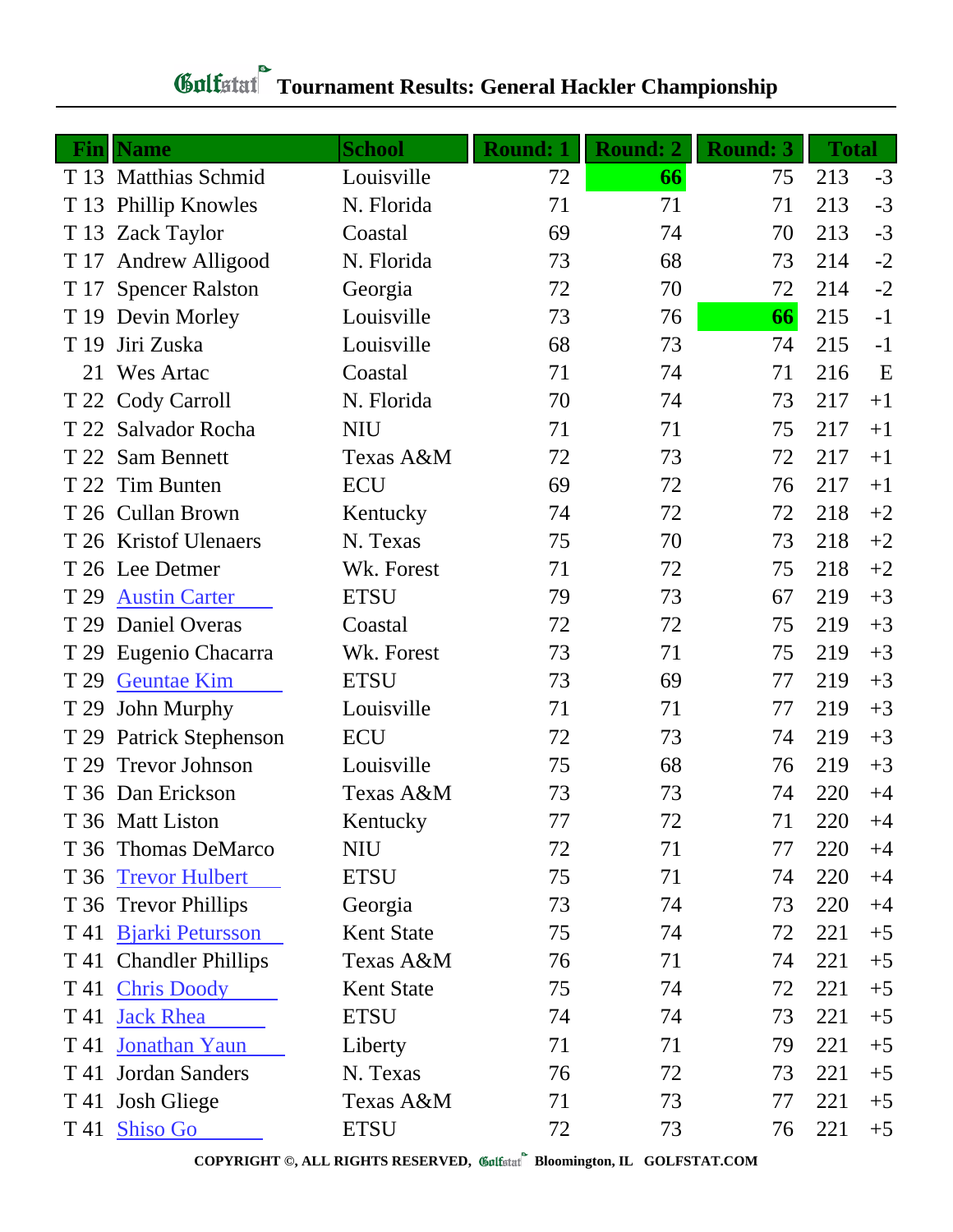## *Gulfatat* Tournament Results: General Hackler Championship

| Fin             | <b>Name</b>                | <b>School</b>     | <b>Round: 1</b> | <b>Round: 2</b> | <b>Round: 3</b> | <b>Total</b> |
|-----------------|----------------------------|-------------------|-----------------|-----------------|-----------------|--------------|
| T <sub>49</sub> | <b>Alexandre Fuchs</b>     | Liberty           | 73              | 72              | 77              | 222<br>$+6$  |
| T <sub>49</sub> | <b>Brandon Smith</b>       | Texas A&M         | 79              | 69              | 74              | 222<br>$+6$  |
| T <sub>49</sub> | <b>Connor Newton</b>       | Coastal           | 71              | 75              | 76              | 222<br>$+6$  |
| T 49            | Gisli Sveinbergsson        | <b>Kent State</b> | 73              | 74              | 75              | 222<br>$+6$  |
| T 49            | Morgan Deneen              | Coastal           | 71              | 74              | 77              | 222<br>$+6$  |
| T <sub>49</sub> | <b>Will Kurtz</b>          | <b>Kent State</b> | 69              | 80              | 73              | 222<br>$+6$  |
| T 55            | Lenny Bergsson             | N. Texas          | 73              | 77              | 73              | 223<br>$+7$  |
| T 55            | Parker Gillam              | Wk. Forest        | 72              | 77              | 74              | 223<br>$+7$  |
| T 55            | <b>Viktor Forslund</b>     | N. Texas          | 77              | 70              | 76              | 223<br>$+7$  |
| T 55            | <b>Walker</b> Lee          | Texas A&M         | 73              | 74              | 76              | 223<br>$+7$  |
| T 55            | Will Kahlstorf             | Georgia           | 76              | 74              | 73              | 223<br>$+7$  |
| T 60            | Dhaivat Pandya             | <b>ETSU</b>       | 74              | 70              | 80              | 224<br>$+8$  |
| T <sub>60</sub> | <b>Johnny Travale</b>      | <b>Kent State</b> | 69              | 77              | 78              | 224<br>$+8$  |
| T 60            | <b>Maximillian Mehles</b>  | Kentucky          | 69              | 75              | 80              | 224<br>$+8$  |
| T <sub>60</sub> | Will Chandler              | Georgia           | 70              | 76              | 78              | 224<br>$+8$  |
| 64              | <b>Brady Hinkle</b>        | Coastal           | 71              | 72              | 82              | 225<br>$+9$  |
| 65              | <b>States Fort</b>         | Coastal           | 77              | 72              | 78              | 227<br>$+11$ |
| T 66            | <b>Josh Gilkison</b>       | <b>Kent State</b> | 77              | 75              | 76              | $228 + 12$   |
| T 66            | <b>Michael Mattiace</b>    | N. Florida        | 80              | 70              | 78              | $228 + 12$   |
| T 68            | <b>Tommy Dunsire</b>       | <b>NIU</b>        | 77              | 78              | 74              | $229 + 13$   |
| T 68            | <b>Zach Norris</b>         | Kentucky          | 75              | 76              | 78              | $229 + 13$   |
| T 70            | <b>Blake Taylor</b>        | <b>ECU</b>        | 77              | 76              | 78              | 231<br>$+15$ |
| T 70            | <b>Tyler Gray</b>          | Coastal           | 75              | 78              | 78              | $231 + 15$   |
|                 | 72 Jordan Less             | NIU               | 76              | 79              | 77              | $232 + 16$   |
|                 | 73 Chris Akers             | <b>ECU</b>        | 79              | 81              | 73              | $233 + 17$   |
|                 | 74 Luis Ruiz               | Coastal           | 80              | 73              | 82              | $235 + 19$   |
|                 | 75 Paul Schlimm            | <b>NIU</b>        | 80              | 80              | 76              | $236 + 20$   |
| 76              | <b>Thomas Rosenmueller</b> | N. Texas          | 79              | 80              | 79              | $238 + 22$   |
| 77              | <b>Logan Shuping</b>       | <b>ECU</b>        | 78              | 85              | 78              | $241 + 25$   |
|                 | 78 Russell Matos           | <b>NIU</b>        | 77              | 80              | 85              | $242 + 26$   |

Round: 1 Round: 2 Round: 3 Total

## **TEAM STATISTICS:**

Average Score: 287.69 286.23 292.92 288.95

**COPYRIGHT ©, ALL RIGHTS RESERVED, Bloomington, IL GOLFSTAT.COM**